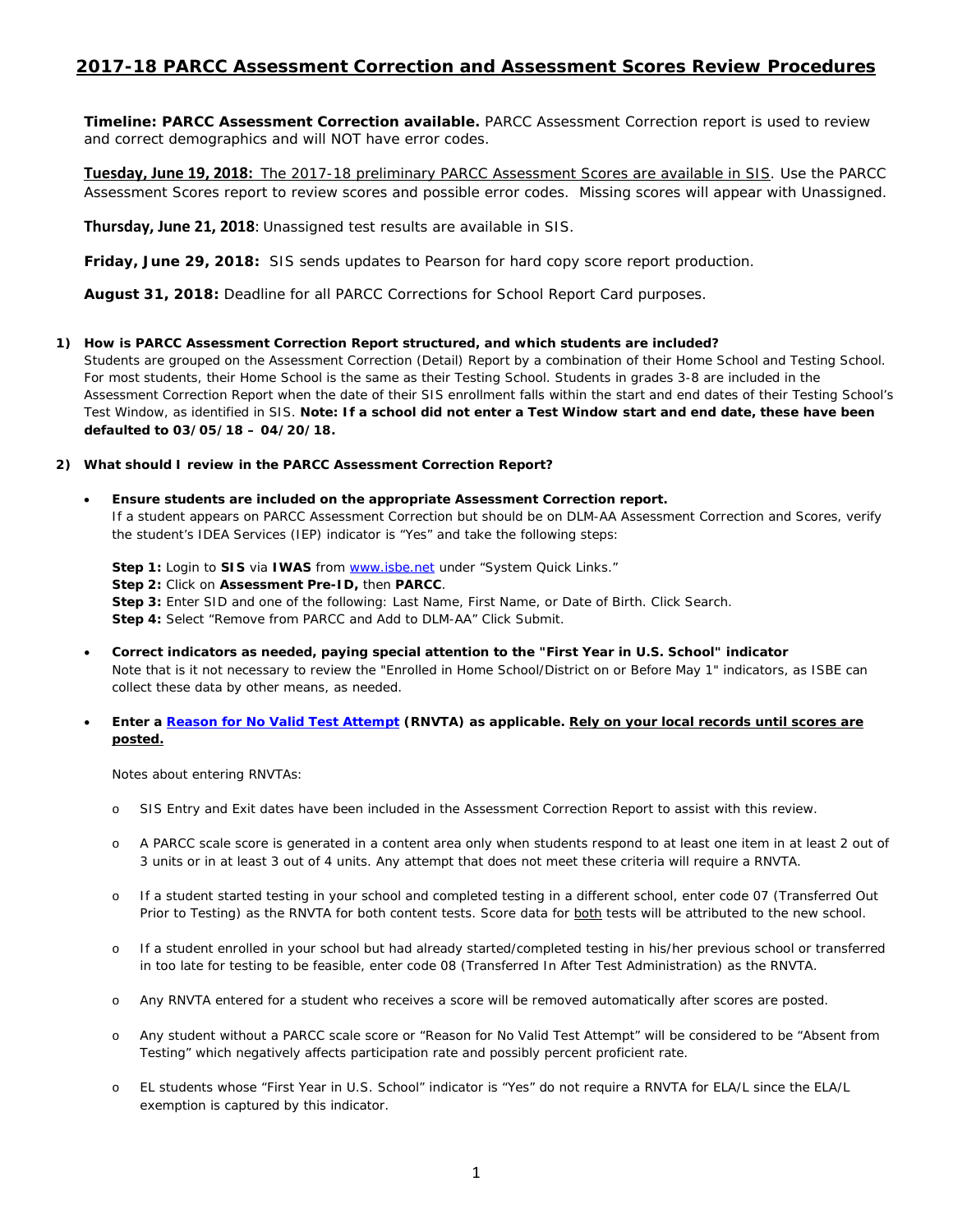#### **3) How do I view the PARCC Assessment Correction Report?**

**Step 1:** Login to **SIS** via **IWAS** fro[m www.isbe.net](http://www.isbe.net/) under "System Quick Links."

**Step 2:** Click on **Reports,** then **PARCC Assessment Correction**. "Summary" gives you general counts and "Detail" will show you a student list with details. We recommend viewing the "Detail" report.

**Step 3: Filters** (e.g., grade) may be used as desired. **Sort By** is defaulted to "Reason for No Valid Test Attempt" but can be changed as desired. Click **Create PDF Report** to quickly view your student list. **Step 4:** View students on PDF report.

**4) How do I correct data on the PARCC Assessment Correction Report?** 

To update Online, take the following steps:

**Step 1:** Login to **SIS** via **IWAS** fro[m www.isbe.net](http://www.isbe.net/) under "System Quick Links."

**Step 2:** Click on **Assessment Correction,** then **PARCC**. Enter SID and one of the following: Last Name, First Name, or Date of Birth. Click Search.

**Step 3:** Click on the test you need to update.

**Step 4:** Click "Edit" and make the needed update(s). Click Submit.

To Update via Batch, request an Assessment PARCC Correction File:

- 1. Login to SIS via IWAS.
- 2. Click on Batch Files to expand section.
- 3. Click on Request File.
- 4. Click on the dropdown menu to select Assessment PARCC Correction.
- 5. Click on Request File.

The request will be processed and a file will be sent to the Upload/Download File link in SIS. Once the PARCC Correction File has been downloaded, the data will need to be inserted into a PARCC Correction template. The following fields can be updated: LEP Indicator, IDEA Services (IEP) Indicator, FRL/Low Income Indicator, Homeless Indicator, 21st Century Indicator, Testing School RCDTS, Valid Grade at Time of Testing, Reason for No Valid Test Attempt, and First Year in U.S. School.

If a batch template is needed, the PARCC Correction template can be downloaded from the SIS page under "Assessment" [https://www.isbe.net/Pages/Excel-Templates-for-student-data-input-into-SIS.aspx.](https://www.isbe.net/Pages/Excel-Templates-for-student-data-input-into-SIS.aspx) Tips for completing and steps for creating and uploading the PARCC Correction template are located at this website.

#### **5) How do I view the PARCC Assessment Scores Report in SIS?**

**Step 1:** Login to **SIS** via **IWAS** fro[m www.isbe.net](http://www.isbe.net/) under "System Quick Links."

**Step 2:** Click on **Reports,** then **PARCC Assessment Scores**. "Summary" gives you general counts and "Detail" will show you a student list with scores. We recommend viewing the "Detail" report. The **PARCC Assessment Scores Grid** report will show aggregate data by school/district and grade level.

**Step 3: Filters** (e.g., grade) may be used as desired. You can select "Errors Only" (recommended) to see if you have any errors to resolve. **Sort By** is defaulted to "Error" (edit as needed). Click **Create PDF Report** to quickly view your students' scores. Click on **View Report** to export data.

**Step 4:** Review scores and resolve error codes, if any. **Column T** of the report will show the error code, if applicable.

| Error Code 1 | Student score data are expected but missing. Enter a RNVTA or check for score data in "Unassigned Test"<br>Results" report if you know the student tested.                                                                                                                                                                    |
|--------------|-------------------------------------------------------------------------------------------------------------------------------------------------------------------------------------------------------------------------------------------------------------------------------------------------------------------------------|
| Error Code 2 | For Grades 3-8, Grade of "Test Code of Test Taken" does not match "Grade" (n/a for those who took a course-<br>based test). Edit Grade in the Correction file to match the grade of the test taken or contact the Division of<br>Assessment and Accountability at 866-317-6034 or assessment@isbe.net to suppress score data. |
| Error Code 3 | Not applicable for 2017-18.                                                                                                                                                                                                                                                                                                   |
| Error Code 4 | Student has multiple attempts for the same content area. Contact the Division of Assessment and<br>Accountability at 866-317-6034 or assessment@isbe.net to suppress score data.                                                                                                                                              |

## **6) What should I review in the PARCC Assessment Scores Report?**

Open the **PARCC Assessment Scores (Detail)** report and review the following:

- 1. Verify all students who tested have score data.
- 2. Verify there are **no error codes** for any student record (see **Column T** of the report).
- 3. Review the "Unassigned Test Results" report for missing score data. ISBE will be contacting districts that have unresolved unassigned test results.
- 4. If a student has score data but did not test at your school, contact the Assessment and Accountability Division for assistance at 866-317-6034 or [assessment@isbe.net.](mailto:assessment@isbe.net)